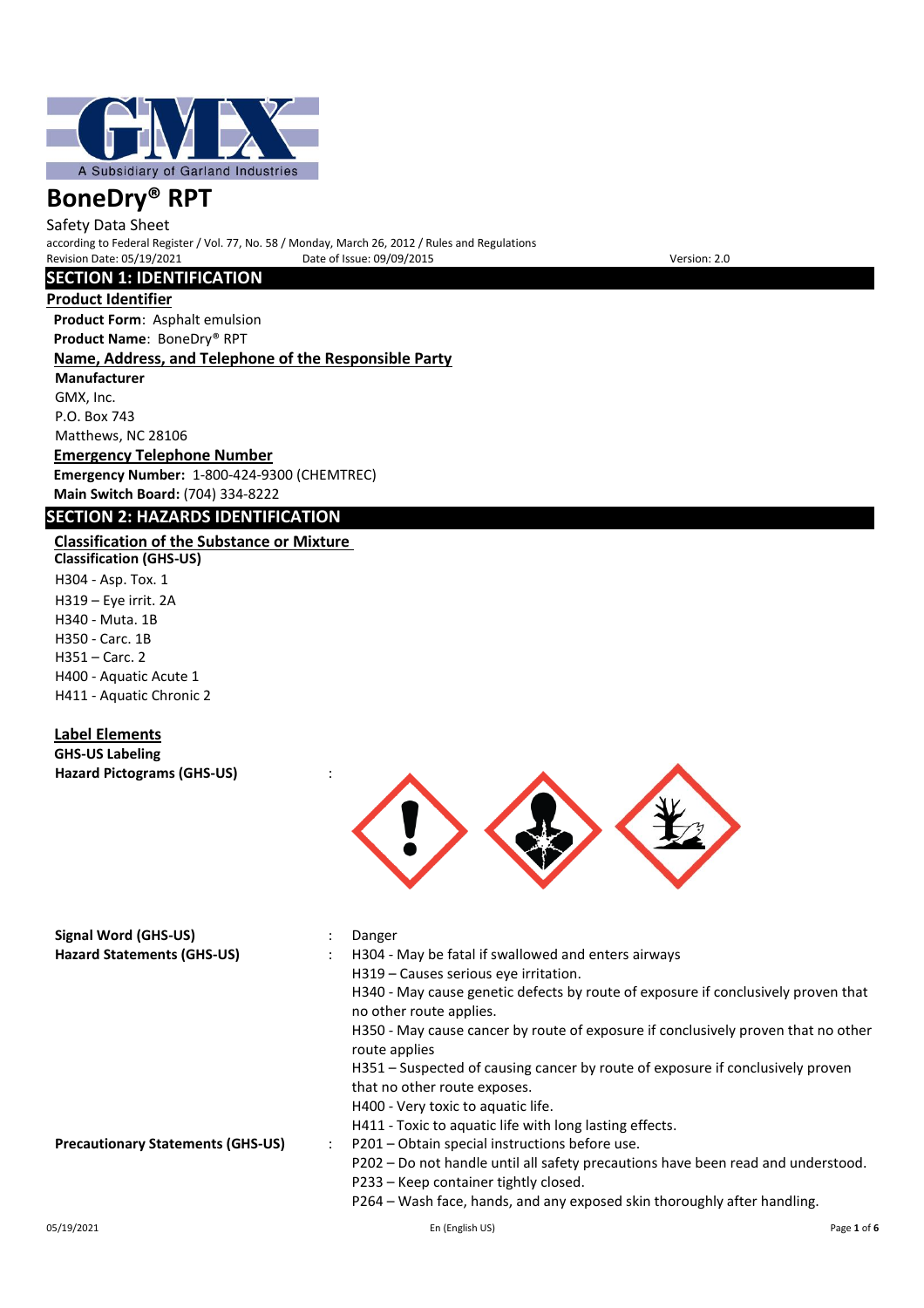Safety Data Sheet According to Federal Register/Vol. 77, No. 58/Monday, March 26, 2012/Rules and Regulations Revision Date: 05/19/2021

- P273 Avoid release to the environment.
- P280 Wear protective gloves/protective clothing/eye protection/face protection.
- P281 Use personal protective equipment as required.
- P303 + P361 + P353 IF ON SKIN (or hair): Remove/Take off immediately all

contaminated clothing. Rinse skin with water/shower.

P305 + P351 + P338 - IF IN EYES: Rinse cautiously with water for several minutes.

Remove contact lenses, if present and easy to do. Continue rinsing. P308+P313 – If exposed or concerned: Get medical advice/attention.

P337+P313 – if eye irritation persists: Get medical attention/advice.

P370 + P378 - In case of fire: Use extinguishing media for extinction.

- P391 Collect spillage.
- P403 + P235 Store in a well-ventilated place. Keep cool.
- P405 Store locked up.

P501 – Dispose of contents/container according to local, regional, national, and international regulations.

#### **Other Hazards**

**Other Hazards Not Contributing to the Classification:** Not available.

**Unknown Acute Toxicity (GHS-US)**

No data available

#### **SECTION 3: COMPOSITION/INFORMATION ON INGREDIENTS**

**Substance**

Not available

#### **Mixture**

| <b>Name</b>             | <b>Product identifier</b> | % (w/w)   | <b>Classification (GHS-US)</b> |
|-------------------------|---------------------------|-----------|--------------------------------|
| Asphalt                 | CAS No (8052-42-4)        | 50-65     | H225 - Flam. Lig. 2            |
|                         |                           |           | H319 - Eye Irrit. 2A           |
|                         |                           |           | $H351 -$ Carc. 2               |
| Water                   | CAS No (7732-18-5)        | $20 - 45$ | Not Classified                 |
| Elastomeric Polymer     | Proprietary               | $0 - 20$  | Not Classified                 |
| Additives               | Mixture                   | < 6       | Not Classified                 |
| <b>Stoddard Solvent</b> | 8052-41-3                 | $0 - 5$   | H226 - Flam. Lig. 3            |
|                         |                           |           | H340 - Muta. 1B                |
|                         |                           |           | H350 - Carc. 1B                |
|                         |                           |           | H304 - Asp. Tox. 1             |
|                         |                           |           | H400 - Aquatic Acute 1         |
|                         |                           |           | H411 - Aquatic Chronic 2       |

#### **SECTION 4: FIRST AID MEASURES**

#### **Description of First Aid Measures**

**First-aid Measures General**: Never give anything by mouth to an unconscious person. If you feel unwell, seek medical advice (show the label where possible). IF exposed or concerned: Get medical advice/attention.

**First-aid Measures After Inhalation**: Move to fresh air. Oxygen or artificial respiration if needed. If symptoms persist, call a physician.

**First-aid Measures After Skin Contact**: Wash off immediately with soap and plenty of water removing all contaminated clothes and shoes. Remove and wash contaminated clothing before re-use. If skin irritation persists, call a physician.

**First-aid Measures After Eye Contact**: Rinse thoroughly with plenty of water for at least 15 minutes and consult a physician. **First-aid Measures After Ingestion**: Call a physician or Poison Control Center immediately. Never give anything by mouth to an unconscious person. Do not induce vomiting without medical advice.

### **SECTION 5: FIRE-FIGHTING MEASURES**

#### **Extinguishing Media**

**Suitable Extinguishing Media:** Carbon dioxide (CO2). Foam. Dry powder. Dry chemical.

**Unsuitable Extinguishing Media:** Do not use a solid water stream as it may scatter and spread fire.

#### **Special Hazards Arising From the Substance or Mixture**

No information available

## **Advice for Firefighters**

**Firefighting Instructions:** Exercise caution when fighting any chemical fire.

**Protection During Firefighting:** As in any fire, wear self-contained breathing apparatus pressure-demand, MSHA/NIOSH (approved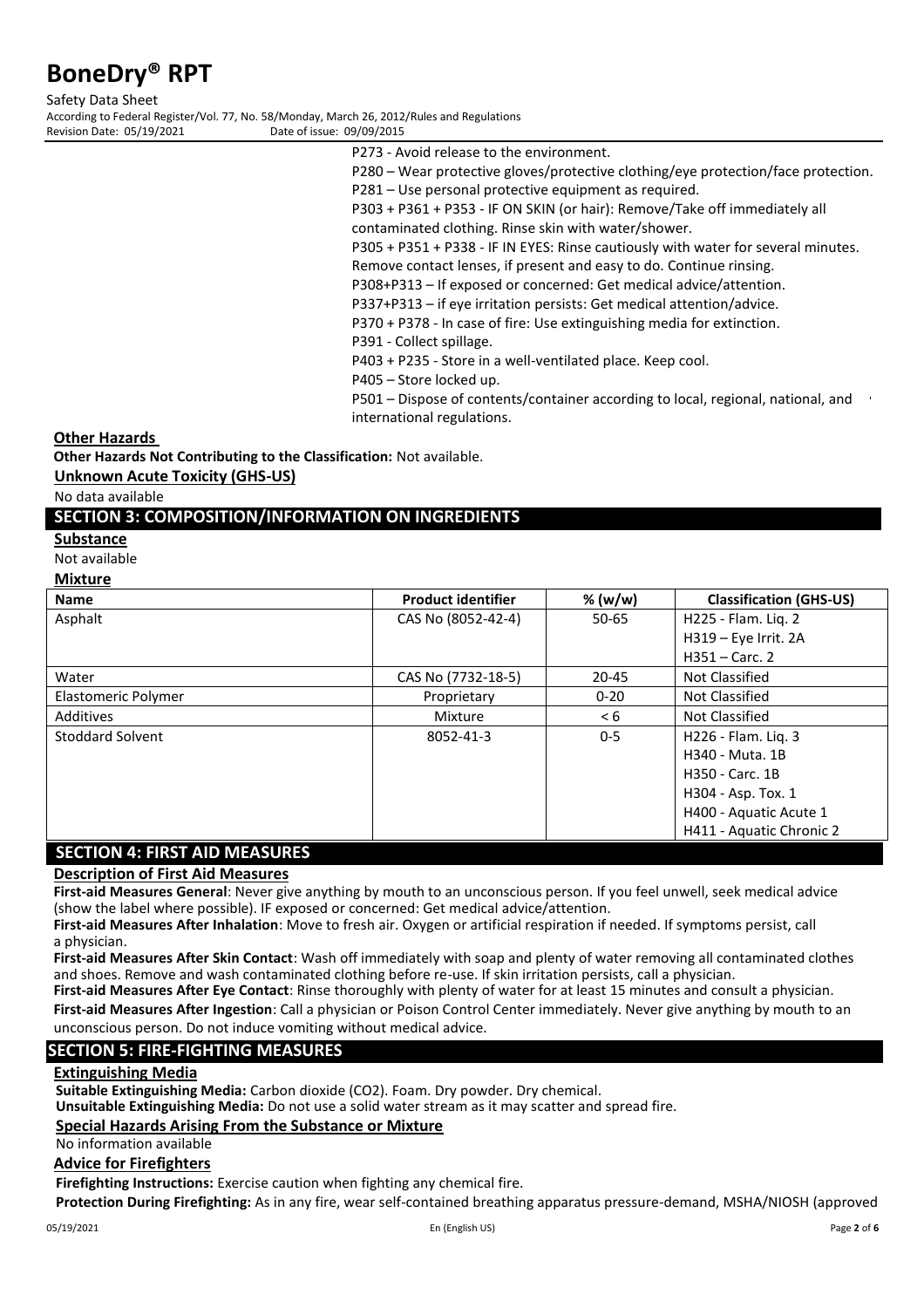Safety Data Sheet According to Federal Register/Vol. 77, No. 58/Monday, March 26, 2012/Rules and Regulations Revision Date: 05/19/2021

or equivalent) and full protective gear.

## **Reference to Other Sections**

Refer to section 9 for flammability properties.

## **SECTION 6: ACCIDENTAL RELEASE MEASURES**

#### **Personal Precautions, Protective Equipment and Emergency Procedures**

**General Measures**: Evacuate personnel to safe areas.

#### **For Non-emergency Personnel**

**Protective Equipment:** Use appropriate personal protection equipment (PPE).

**Emergency Procedures:** Evacuate unnecessary personnel.

**For Emergency Responders**

**Protective Equipment:** Equip cleanup crew with proper protection.

**Emergency Procedures:** Ventilate area.

#### **Environmental Precautions**

Prevent further leakage or spillage if safe to do so. Prevent product from entering drains.

#### **Methods and Material for Containment and Cleaning Up**

**For Containment and Clean Up:** Dike with inert absorbent material (e.g. dry sand or earth). Take precautionary measures against static discharges. Soak up with inert absorbent material. Pick up and transfer to properly labeled containers. Keep in suitable and closed containers for disposal. Dispose of as common waste.

#### **Reference to Other Sections**

See heading 8, Exposure Controls and Personal Protection.

## **SECTION 7: HANDLING AND STORAGE**

#### **Precautions for Safe Handling**

Avoid contact with skin and eyes. Ensure adequate ventilation.

#### **Conditions for Safe Storage, Including Any Incompatibilities**

**Storage Conditions:** Keep container tightly closed. Keep in properly labeled containers. Keep out of the reach of children. **Incompatible Materials:** Not available.

### **SECTION 8: EXPOSURE CONTROLS/PERSONAL PROTECTION**

### **Control Parameters**

| <b>Chemical Name</b> | <b>ACGIH TLV</b>          | <b>OSHA PEL</b>             | <b>Ontario TWAEV</b>       | Mexico                       |
|----------------------|---------------------------|-----------------------------|----------------------------|------------------------------|
| Petroleum Asphalt    | TWA: $0.5 \text{ mg/m}^3$ |                             | TWA: $0.5 \text{ mg/m}^3$  | STEL: 10 mg/m <sup>3</sup>   |
|                      |                           |                             |                            | TWA: 5 mg/m <sup>3</sup>     |
| Stoddard Solvent     | TWA: 100 ppm              | TWA: 2900 mg/m <sup>3</sup> | TWA: 525 mg/m <sup>3</sup> | STEL: 200 ppm                |
|                      |                           | TWA: 500 ppm                |                            | STEL: 1050 mg/m <sup>3</sup> |
|                      |                           |                             |                            | TWA: $523$ mg/m <sup>3</sup> |
|                      |                           |                             |                            | TWA: 100 ppm                 |

| <b>Chemica</b><br>Nam.<br>ıme | ISH IDI H<br>.<br>NI |
|-------------------------------|----------------------|
| Solvent                       | 20000                |
| — ∿™000агu –                  | ∴u mg/m              |

#### **Exposure Controls**

**Appropriate Engineering Controls:** Do not allow ventilation equipment to draw material odors indoors. **Personal Protective Equipment:** Gloves. Protective clothing. Protective goggles.



**Hand Protection:** Protective gloves.

**Eye Protection:** Chemical goggles or safety glasses.

**Skin and Body Protection:** Wear suitable protective clothing.

**Respiratory Protection:** If exposure limits are exceeded or irritation is experienced, NIOSH approved respiratory protection should be worn.

**Hygiene Measures:** Wash hands before breaks and at the end of workday. Remove and wash contaminated clothing before re-use.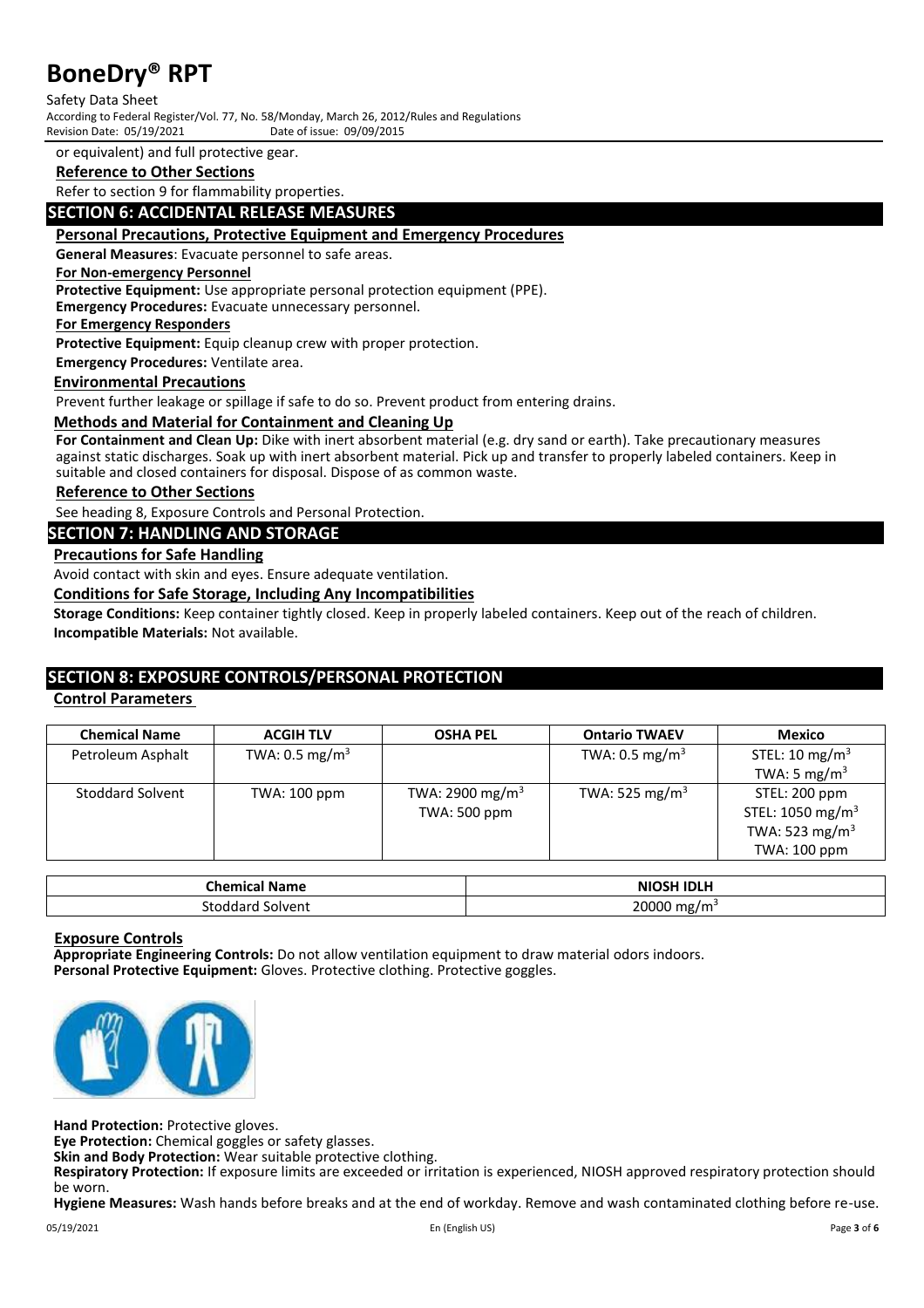Safety Data Sheet

According to Federal Register/Vol. 77, No. 58/Monday, March 26, 2012/Rules and Regulations Revision Date: 05/19/2021

Handle in accordance with good industrial hygiene and safety practice.

| C in accordance with good maastriariiygiche and sarety practice.<br>Other Information: When using, do not eat, drink, or smoke. |                |                                         |  |  |  |
|---------------------------------------------------------------------------------------------------------------------------------|----------------|-----------------------------------------|--|--|--|
| <b>SECTION 9: PHYSICAL AND CHEMICAL PROPERTIES</b>                                                                              |                |                                         |  |  |  |
| <b>Information on Basic Physical and Chemical Properties</b>                                                                    |                |                                         |  |  |  |
| <b>Physical State</b>                                                                                                           | $\ddot{\cdot}$ | Liguid                                  |  |  |  |
| Appearance                                                                                                                      |                | Brown/black liquid                      |  |  |  |
| Odor                                                                                                                            |                | Slight odor                             |  |  |  |
| <b>Odor Threshold</b>                                                                                                           |                | Not available                           |  |  |  |
| рH                                                                                                                              |                | $9.5 - 11.5$                            |  |  |  |
| Relative Evaporation Rate (butyl acetate $= 1$ )                                                                                |                | Not available                           |  |  |  |
| <b>Melting Point</b>                                                                                                            |                | Not available                           |  |  |  |
| <b>Freezing Point</b>                                                                                                           |                | $32^\circ F/0^\circ C$                  |  |  |  |
| <b>Boiling Point</b>                                                                                                            |                | 212°F / 100°C                           |  |  |  |
| <b>Flash Point</b>                                                                                                              |                | >400°F (>204°C)                         |  |  |  |
| <b>Auto-ignition Temperature</b>                                                                                                |                | $>700^{\circ}$ F $/$ > 371 $^{\circ}$ C |  |  |  |
| <b>Decomposition Temperature</b>                                                                                                |                | Not available                           |  |  |  |
| Flammability (solid, gas)                                                                                                       |                | Not available                           |  |  |  |
| <b>Lower Flammable Limit</b>                                                                                                    |                | Not available                           |  |  |  |
| <b>Upper Flammable Limit</b>                                                                                                    |                | Not available                           |  |  |  |
| <b>Vapor Pressure</b>                                                                                                           |                | Not available                           |  |  |  |
| Relative Vapor Density at 68°F (20°C)                                                                                           |                | $> 1$ (Air = 1)                         |  |  |  |
| <b>Relative Density</b>                                                                                                         |                | Not available                           |  |  |  |
| <b>Specific Gravity</b>                                                                                                         |                | >1.0                                    |  |  |  |
| Solubility                                                                                                                      |                | Partly miscible                         |  |  |  |
| Partition coefficient: n-octanol/water                                                                                          |                | Not available                           |  |  |  |
| <b>Explosion Data - Sensitivity to Mechanical Impact</b>                                                                        | $\ddot{\cdot}$ | Not available                           |  |  |  |
| <b>Explosion Data - Sensitivity to Static Discharge</b>                                                                         |                | Not available                           |  |  |  |
| <b>VOC Content</b>                                                                                                              |                | $<$ 40 g/L                              |  |  |  |

### **SECTION 10: STABILITY AND REACTIVITY**

**Reactivity:** Hazardous polymerization does not occur

**Chemical Stability:** Stable under normal conditions.

**Possibility of Hazardous Reactions:** Hazardous polymerization will not occur.

**Conditions to Avoid:** No information available.

**Incompatible Materials:** No materials to be especially mentioned.

**Hazardous Decomposition Products:** Carbon monoxide. Carbon dioxide. Hydrocarbons.

## **SECTION 11: TOXICOLOGICAL INFORMATION**

## **Information on Toxicological Effects – Ingredient(s)**

| LD50 and LC50 Data |  |  |
|--------------------|--|--|
|                    |  |  |

| Asphalt (8052-42-4) |              |
|---------------------|--------------|
| LD50 Oral Rat       | >5,000 mg/kg |
| LD50 Dermal Rabbit  | >2,000 mg/kg |

#### **Carcinogenicity Data:**

| Asphalt (8052-42-4)                    |                                             |
|----------------------------------------|---------------------------------------------|
| IARC Group                             | 2Β                                          |
| National Toxicity Program (NTP) Status | Twelfth Report – Items under consideration. |

## **SECTION 12: ECOLOGICAL INFORMATION**

#### **Toxicity – Ingredients**

Contains no substances known to be hazardous to the environment or not degradable in waste water treatment plants.

#### **Persistence and Degradability**

No information available for this product.

#### **Bioaccumulative Potential – Product**

No information available for this product.

#### **Bioaccumulative Potential – Ingredients**

No information available for this product.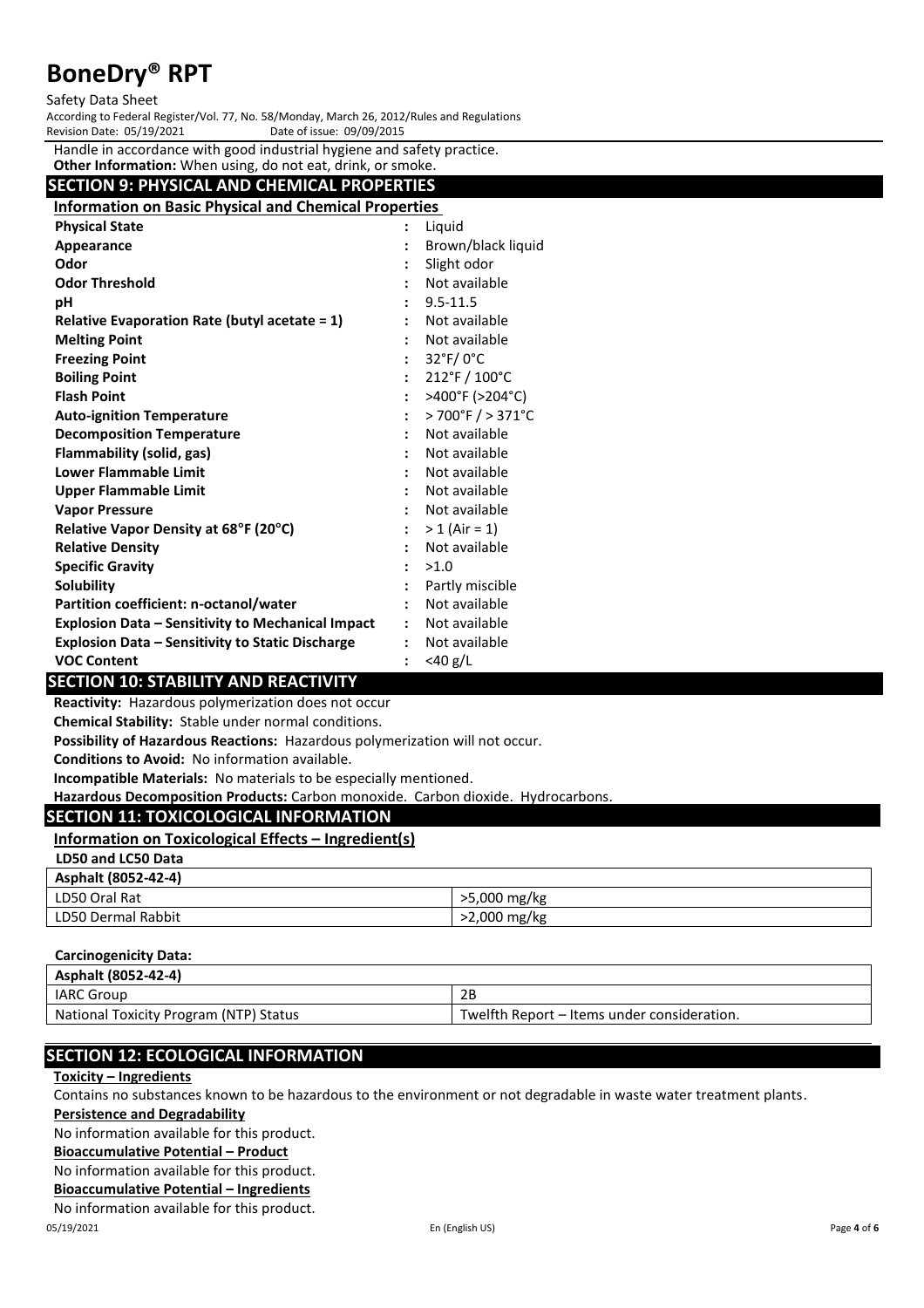Safety Data Sheet

According to Federal Register/Vol. 77, No. 58/Monday, March 26, 2012/Rules and Regulations Revision Date: 05/19/2021

**Mobility in Soil**

No information available for this product.

#### **Other Adverse Effects**

**Other Information:** Avoid release to the environment.

## **SECTION 13: DISPOSAL CONSIDERATIONS**

**Waste Disposal Recommendations:** Dispose of in accordance with local, state, and federal regulations.

| Additional Information: Empty containers should be taken for local recycling, recovery or waste disposal. |  |
|-----------------------------------------------------------------------------------------------------------|--|
|-----------------------------------------------------------------------------------------------------------|--|

| <b>SECTION 14: TRANSPORT INFORMATION</b> |                |                         |
|------------------------------------------|----------------|-------------------------|
| In Accordance with DOT                   |                |                         |
| <b>Proper Shipping Name</b>              | $\ddot{\cdot}$ | Non-Regulated Material. |
| In Accordance with IMDG                  |                |                         |
| <b>Proper Shipping Name</b>              |                | Not Regulated.          |
| <b>Hazard Class</b>                      |                |                         |
| <b>Identification Number</b>             |                |                         |
| <b>Packing Group</b>                     |                |                         |
| <b>Marine Pollutant</b>                  |                |                         |
| In Accordance with IATA                  |                |                         |
| <b>Proper Shipping Name</b>              |                | Not Regulated.          |
| <b>Hazard Class</b>                      |                |                         |
| <b>Identification Number</b>             |                |                         |
| <b>Packing Group</b>                     |                |                         |
| <b>Marine Pollutant</b>                  |                |                         |
| In Accordance with TDG                   |                |                         |
| <b>Proper Shipping Name</b>              |                | Not Regulated.          |
| <b>Hazard Class</b>                      |                |                         |
| <b>Identification Number</b>             |                |                         |
| <b>Packing Group</b>                     |                |                         |
| <b>Marine Pollutant</b>                  |                |                         |
|                                          |                |                         |

### **SECTION 15: REGULATORY INFORMATION**

## **International Inventories**

| <b>Chemical Name</b>    | <b>TSCA</b> | dsl | <b>NDSL</b> | <b>EINECS</b> | <b>ELINCS</b> | <b>ENCS</b> | <b>CHINA</b> | <b>KECL</b> | <b>PICCS</b> | <b>AICS</b> |
|-------------------------|-------------|-----|-------------|---------------|---------------|-------------|--------------|-------------|--------------|-------------|
| Petroleum Asphalt       |             | ,,  |             |               | -             |             | . .          |             | ,,           |             |
| <b>Stoddard Solvent</b> |             | ,,  |             |               | ,,            |             |              |             |              |             |

| <b>TSCA</b>   | Complies |
|---------------|----------|
| <b>DSL</b>    | Complies |
| <b>NDSL</b>   | Complies |
| <b>EINECS</b> | Complies |
| <b>ELINCS</b> | Complies |
| <b>ENCS</b>   | Complies |
| <b>CHINA</b>  | Complies |
| <b>KECL</b>   | Complies |
| <b>PICCS</b>  | Complies |
| <b>AICS</b>   | Complies |
|               |          |

#### **US Federal Regulations**

**Asphalt (8052-42-4)**

Listed on the United States TSCA (Toxic Substances Control Act) Inventory

## **Elastomeric Polymer (Proprietary)**

Listed on the United States TSCA (Toxic Substances Control Act) Inventory

### **US State Regulations**